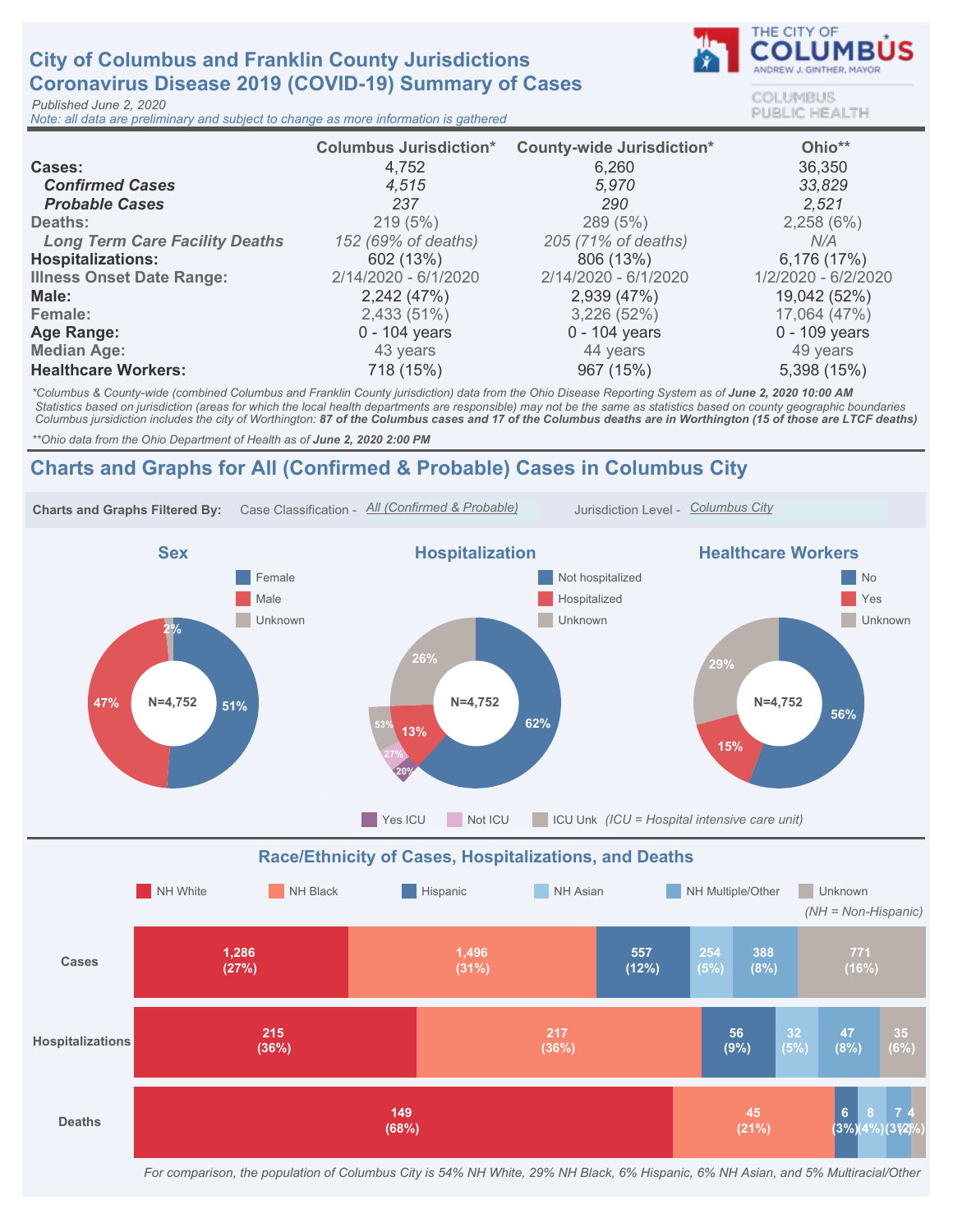# **City of Columbus and Franklin County Jurisdictions** Coronavirus Disease 2019 (COVID-19) Summary of Cases

(page 2) Published June 2, 2020

Note: all data are preliminary and subject to change as more information is gathered

Charts and Graphs Filtered By: Case Classification - All (Confirmed & Probable) Jurisdiction Level - Columbus City

#### Age of All (Confirmed & Probable) Cases in Columbus City (N=4,751\*)



#### Epi Curve: All (Confirmed & Probable) Cases in Columbus City by Onset Date (N=3,271\*\*)



#### Newly-Reported All (Confirmed & Probable) Cases in Columbus City (N=4,731\*\*\*)



\*\*\*Includes cases reported through yesterday - today's cases not shown due to incompleteness Note: As of 4/8/2020, probable cases of COVID-19 are reportable in addition to confirmed cases